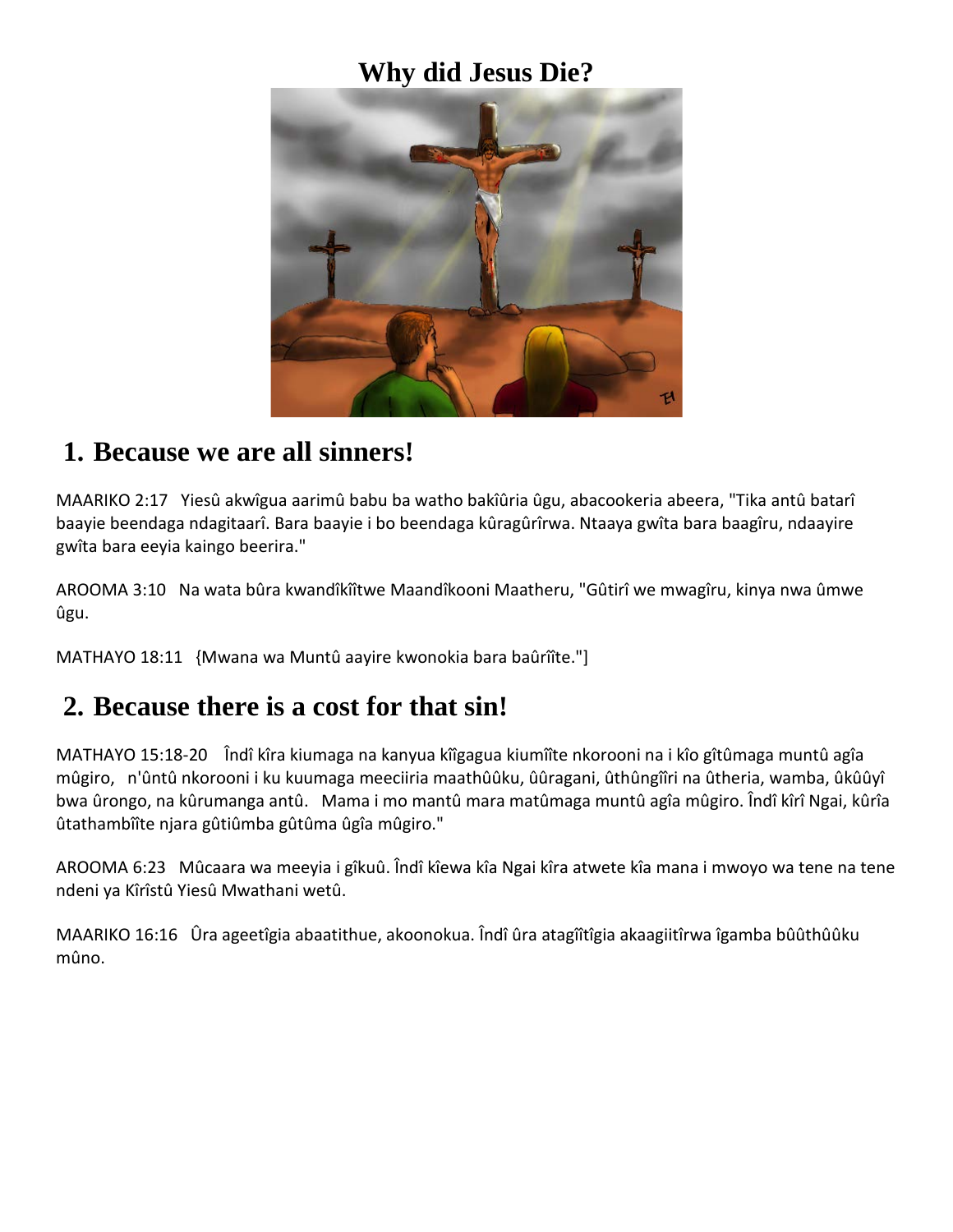

**There is a cost for sin!**

## **3. Because Jesus died and paid for our sins on the cross!**

MATHAYO 1:21 Agaaciara kaana ga kaîyî ûgeete Yiesû, n'ûntû n'we akoonokia antû baume meeyiani."

AROOMA 5:8 Îndî Ngai noonaniirie bûra atwendeete bûgana rîra aatûmire Kîrîstû aaya gûkua n'ûntû bwetû amwe na kwîgua rîru twarî eeyia.

NJOANA 3:16 "N'ûntû bwa bûra Ngai eendire kîrîndî kîa nthîgûrû neeyanire Mwana wake wa kîmoomwe, kaingo ûra wonthe akaamwîtîgia ataûra, îndî oone mwoyo wa tene na tene.

MATHAYO 18:11 {Mwana wa Muntû aayire kwonokia bara baûrîîte."]

## **4. Salvation is a free gift, not by good works. You must take God's word for it, and trust Jesus alone!**

NGÛGÎ 4:12 Wonokio bûtioneka kîrî muntû ûngî, n'ûntû nthîgûrû îno yonthe gûtirî muntû arî riîtwa rîûmba kwonokania tatiga Yiesû."

AEBEESO 2:8-9 Bwonokiirue n'ûntû bwa ûtugi bwa Ngai rîra bwetîgiirie Yiesû Kîrîstû. Bûtoonokua n'ûntû bwa mantû meega mara bwarûtha. Wonokio bwenu i kîewa kîa ûtheri kuuma kîrî Ngai. Na n'ûntû twaka twonokagua i ngûgî imbega ira tûrutaga, muntû atibatîîrue eekumîria bu.

TITO 3:5 naatwonokiirie. Ataatwonokia n'ûntû bwa ûntû bwega bûra twarorûtha. I kîao aatwîgiirue atwonokia na njîra ya kûthambua îciarwa rîa maîrî, atûgarûra na njîra ya Kîrundu Ûmûtheru.

# **5. We must put our faith and trust in Christ alone!**

MAARIKO 9:23 Yiesû amwîra, "Î nûkuuga weegua kûrî bu ndûtha? Ûntû bunthe nwa bûûmbîke kîrî ûra eetîgagia."